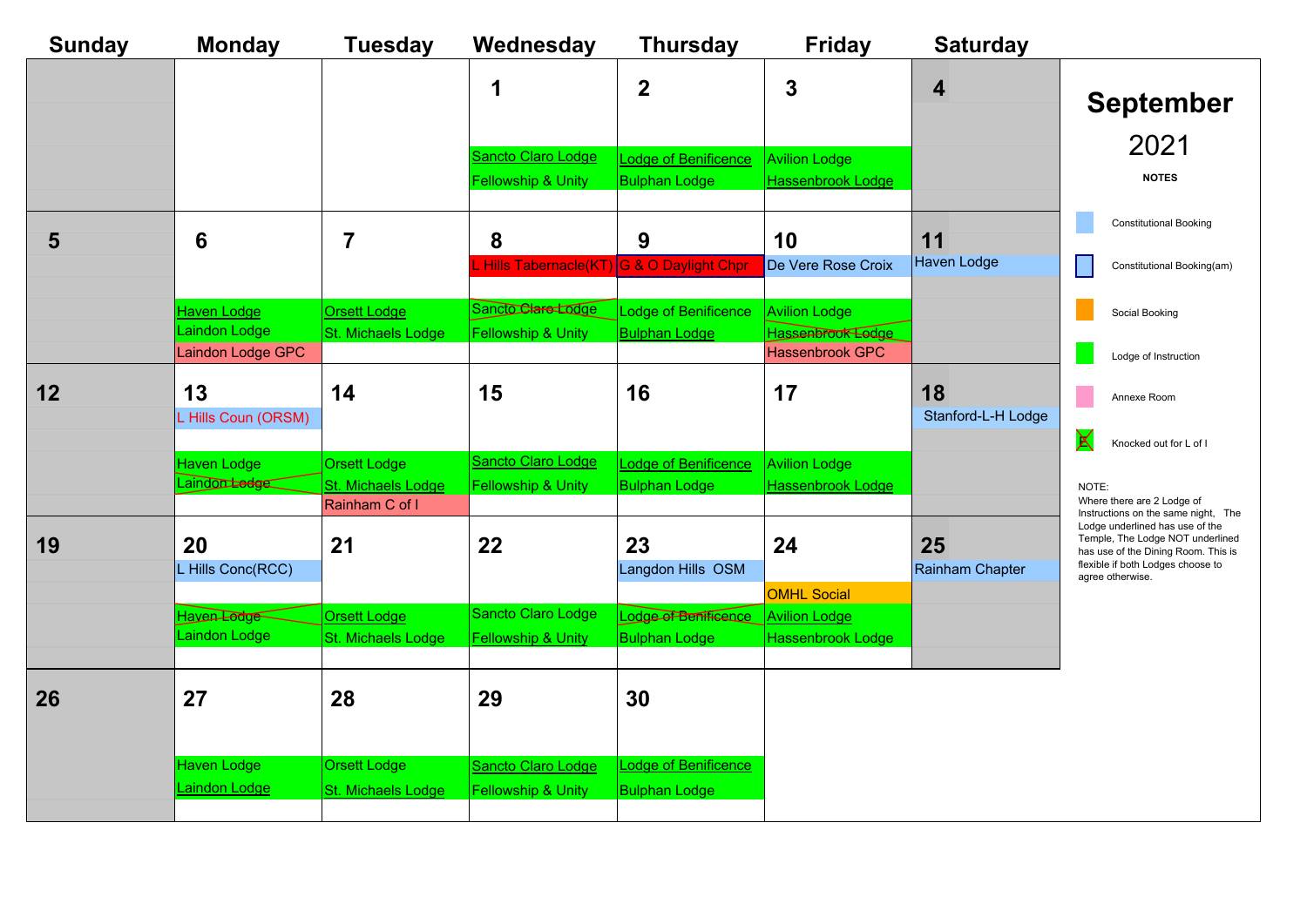| <b>Sunday</b> | <b>Monday</b>                      | <b>Tuesday</b>                            | Wednesday                                         | <b>Thursday</b>                                  | <b>Friday</b>                             | <b>Saturday</b>                      |                                                                                                                                                                                                            |
|---------------|------------------------------------|-------------------------------------------|---------------------------------------------------|--------------------------------------------------|-------------------------------------------|--------------------------------------|------------------------------------------------------------------------------------------------------------------------------------------------------------------------------------------------------------|
|               |                                    |                                           |                                                   |                                                  | 1<br>Bear & Ragged Staff                  | $\overline{2}$<br>St. Michaels Lodge | <b>October</b><br>2021                                                                                                                                                                                     |
|               |                                    |                                           |                                                   |                                                  | <b>Avilion Lodge</b><br>Hassenbrook Lodge |                                      | <b>NOTES</b>                                                                                                                                                                                               |
| $\mathbf{3}$  | 4                                  | 5<br>Laindon Lodge                        | $6\phantom{1}$<br><b>Orsett Lodge</b>             | $\overline{7}$<br><b>Thameside Mark</b>          | 8                                         | 9<br><b>Avillon Lodge</b>            | <b>Constitutional Booking</b><br>Constitutional Booking(am)                                                                                                                                                |
|               |                                    |                                           |                                                   |                                                  |                                           |                                      |                                                                                                                                                                                                            |
|               | Haven Lodge<br>Laindon Lodge       | St. Michaels Lodge<br><b>Orsett Lodge</b> | Sancto Clare Lodge<br>Fellowship & Unity          | Lodge of Benificance<br><b>Bulphan Lodge</b>     | <b>Avilion Lodge</b><br>Hassenbrook Lodge |                                      | Social Booking                                                                                                                                                                                             |
|               |                                    |                                           |                                                   |                                                  |                                           |                                      | Lodge of Instruction                                                                                                                                                                                       |
| 10            | 11<br>Langdon-Hills Prec           | 12<br><b>Stifford Heath Lodge</b>         | 13                                                | 14<br><b>Bulphan Lodge</b>                       | 15                                        | 16<br><b>Hassenbrook Lodge</b>       | Annexe Room                                                                                                                                                                                                |
|               | Haven Lodge                        | St. Michaels Lodge                        | Sancto Claro Lodge                                | Lodge of Benificence                             | <b>Avilion Lodge</b>                      |                                      | X<br>Knocked out for L of I                                                                                                                                                                                |
|               | Laindon Ledge<br>Laindon Lodge GPC | Orsett Ledge<br>Rainham C of I            | <b>Fellowship &amp; Unity</b>                     | Bulphan <del>Lodge</del>                         | <b>Hassenbrook Lodge</b>                  |                                      | NOTE:<br>Where there are 2 Lodge of                                                                                                                                                                        |
| 17            | 18                                 | 19<br>Lodge of F & Unity                  | 20                                                | 21<br>Lodge of Benificence                       | 22                                        | 23<br>Stanford-L-H Chapter           | Instructions on the same night, The<br>Lodge underlined has use of the<br>Temple, The Lodge NOT underlined<br>has use of the Dining Room. This is<br>flexible if both Lodges choose to<br>agree otherwise. |
|               | Haven Lodge                        | St. Michaels Ledge                        | Sancto Claro Lodge                                | Lodge of Benificance                             | <b>Avilion Lodge</b>                      |                                      |                                                                                                                                                                                                            |
|               | Laindon Lodge                      | Orsett Lodge                              | <b>Fellowship &amp; Unity</b><br><b>Haven GPC</b> | <b>Bulphan Lodge</b>                             | <b>Hassenbrook Lodge</b>                  |                                      |                                                                                                                                                                                                            |
| 24            | 25                                 | 26                                        | 27                                                | 28<br>Sancto Claro Lodge                         | 29                                        | 30                                   |                                                                                                                                                                                                            |
|               | Haven Lodge<br>Laindon Lodge       | St. Michaels Lodge<br><b>Orsett Lodge</b> | Sancto Claro Lodge<br>Fellowship & Unity          | Lodge of Benificence<br>Bulphan <del>Lodge</del> | <b>Avilion Lodge</b><br>Hassenbrook Lodge |                                      |                                                                                                                                                                                                            |
| 31            |                                    |                                           |                                                   |                                                  |                                           |                                      |                                                                                                                                                                                                            |
|               |                                    |                                           |                                                   |                                                  |                                           |                                      |                                                                                                                                                                                                            |
|               |                                    |                                           |                                                   |                                                  |                                           |                                      |                                                                                                                                                                                                            |
|               |                                    |                                           |                                                   |                                                  |                                           |                                      |                                                                                                                                                                                                            |
|               |                                    |                                           |                                                   |                                                  |                                           |                                      |                                                                                                                                                                                                            |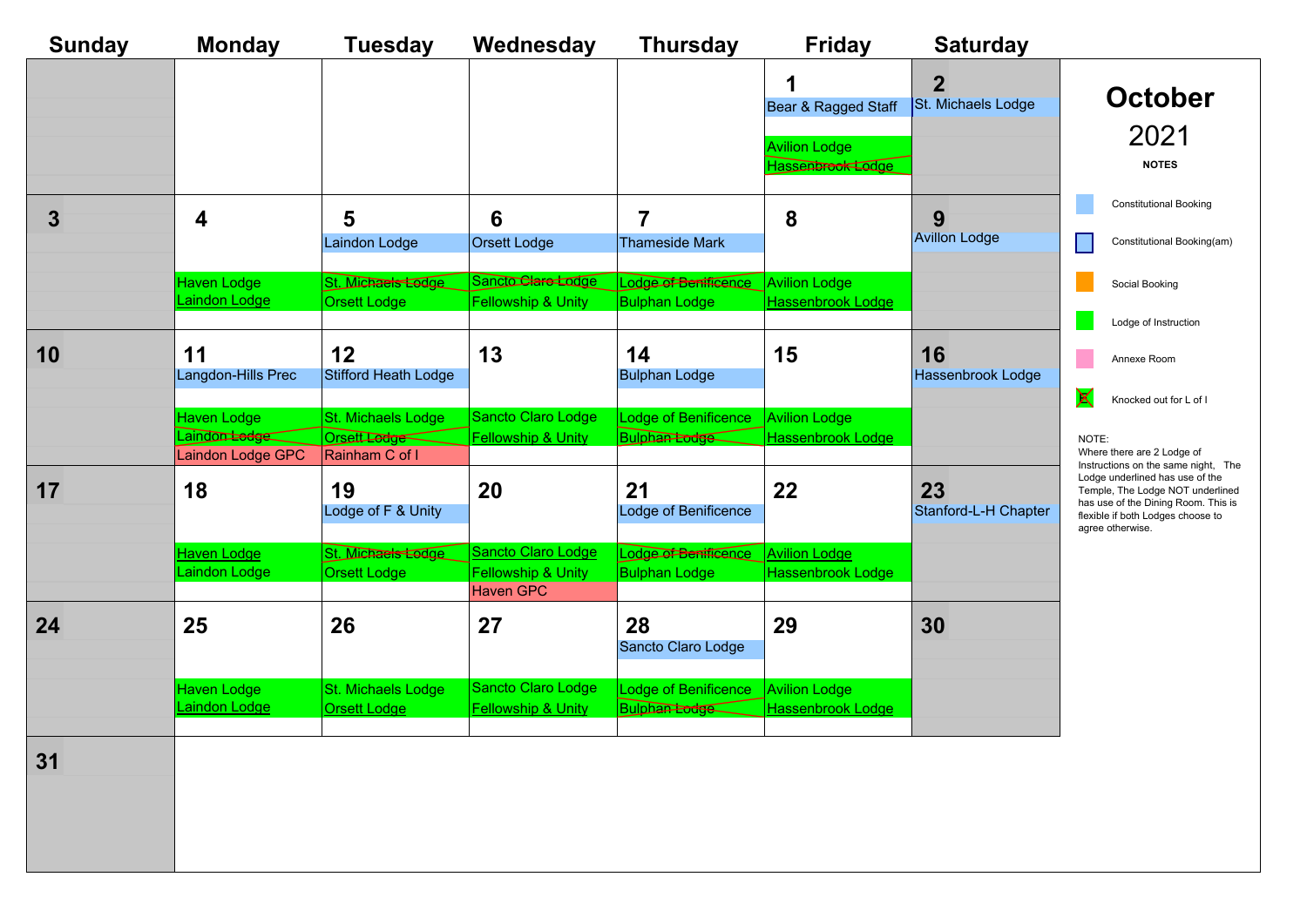| <b>Sunday</b>         | <b>Monday</b>                       | <b>Tuesday</b>                                              | Wednesday                                           | <b>Thursday</b>                                     | <b>Friday</b>                                    | <b>Saturday</b>                              |                                                                                                                                                                     |
|-----------------------|-------------------------------------|-------------------------------------------------------------|-----------------------------------------------------|-----------------------------------------------------|--------------------------------------------------|----------------------------------------------|---------------------------------------------------------------------------------------------------------------------------------------------------------------------|
|                       | 1                                   | $\overline{2}$                                              | 3                                                   | $\overline{\mathbf{4}}$                             | 5<br><b>St Michaels Lodge</b>                    | 6<br>Rainham Lodge                           | <b>November</b>                                                                                                                                                     |
|                       | <b>Haven Lodge</b><br>Laindon Lodge | <b>Orsett Lodge</b><br>St. Michaels Lodge                   | Sancto Claro Lodge<br><b>Fellowship &amp; Unity</b> | <b>Lodge of Benificence</b><br><b>Bulphan Lodge</b> | <b>Avilion Lodge</b><br><b>Hassenbrook Lodge</b> |                                              | 2021<br><b>NOTES</b>                                                                                                                                                |
| $\overline{7}$        | 8                                   | 9<br><b>St Michaels Lodge</b>                               | 10                                                  | 11<br><b>Bulphan Lodge</b>                          | 12<br>Stwds Mk Lodge 1628                        | 13<br><b>Haven Lodge</b><br>St.Peter OTW RCC | <b>Constitutional Booking</b><br>Constitutional Booking(am)                                                                                                         |
| <b>Mayflower Mark</b> | <b>Haven Lodge</b><br>Laindon Lodge | <b>Orsett Lodge</b><br>St. Michaels Lodge<br>Rainham C of I | Sancto Claro Lodge<br>Fellowship & Unity            | Lodge of Benificence<br><b>Bulphan Lodge</b>        | Avilion Lodge<br><b>Hassenbrook Lodge</b>        |                                              | Social Booking<br>Lodge of Instruction                                                                                                                              |
| 14                    | 15                                  | 16                                                          | 17<br><b>Mayflower Mark</b>                         | 18<br>Lodge of Benificence                          | 19                                               | 20<br>Stanford-L-H Lodge                     | Annexe Room<br>$\mathsf{X}$<br>Knocked out for L of I                                                                                                               |
| <b>Mayflower Mark</b> | <b>Haven Lodge</b><br>Laindon Lodge | <b>Orsett Lodge</b><br>St. Michaels Lodge                   | Sancto Claro Lodge<br>Fellowship & Unity            | Lodge of Benificence<br><b>Bulphan Lodge</b>        | <b>Avilion Lodge</b><br><b>Hassenbrook Lodge</b> |                                              | NOTE:<br>Where there are 2 Lodge of<br>Instructions on the same night, The                                                                                          |
| 21                    | 22                                  | 23                                                          | 24<br><b>Essex PGO Conclave</b>                     | 25                                                  | 26                                               | 27<br><b>Avillon Lodge</b>                   | Lodge underlined has use of the<br>Temple, The Lodge NOT underlined<br>has use of the Dining Room. This is<br>flexible if both Lodges choose to<br>agree otherwise. |
|                       | Haven Lodge<br>Laindon Lodge        | <b>Orsett Lodge</b><br>St. Michaels Lodge                   | Sancto Clare Lodge<br>Fellowship & Unity            | <b>Lodge of Benificence</b><br><b>Bulphan Lodge</b> | <b>Avilion Lodge</b><br>Hassenbrook Lodge        |                                              |                                                                                                                                                                     |
| 28                    | 29                                  | 30                                                          |                                                     |                                                     |                                                  |                                              |                                                                                                                                                                     |
|                       | Haven Lodge<br><b>Laindon Lodge</b> | <b>Orsett Lodge</b><br>St. Michaels Lodge                   |                                                     |                                                     |                                                  |                                              |                                                                                                                                                                     |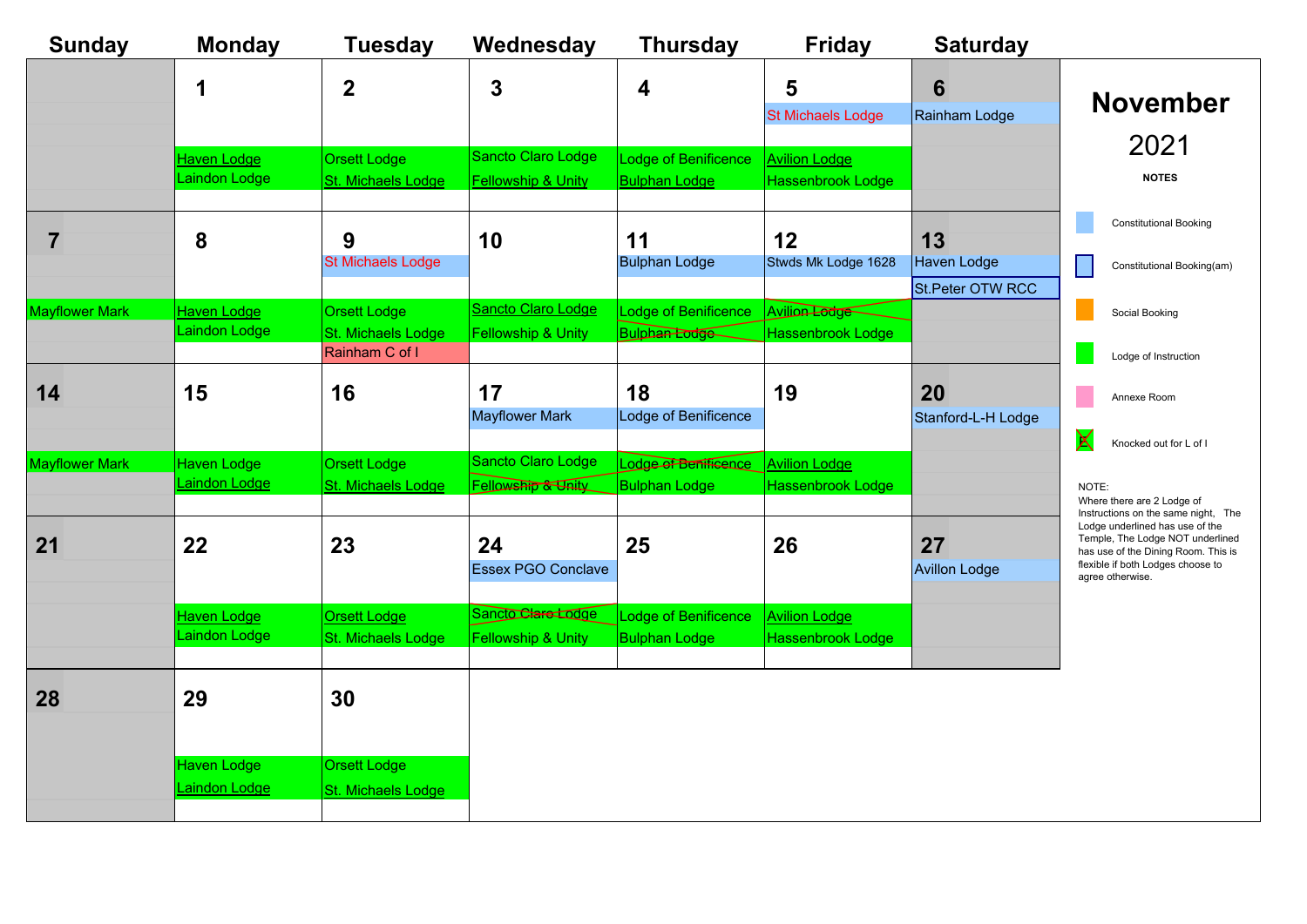| <b>Sunday</b>          | <b>Monday</b>                           | <b>Tuesday</b>                            | Wednesday                                           | <b>Thursday</b>                                            | <b>Friday</b>            | <b>Saturday</b>                               |                                                                                                                                                                     |
|------------------------|-----------------------------------------|-------------------------------------------|-----------------------------------------------------|------------------------------------------------------------|--------------------------|-----------------------------------------------|---------------------------------------------------------------------------------------------------------------------------------------------------------------------|
|                        |                                         |                                           | 1                                                   | $\overline{2}$<br>Sancto Claro Lodge                       | 3                        | $\overline{\mathbf{4}}$<br>St. Michaels Lodge | <b>December</b>                                                                                                                                                     |
|                        |                                         |                                           | Sancto Claro Lodge                                  | Lodge of Benificence                                       | <b>Avilion Lodge</b>     |                                               | 2021                                                                                                                                                                |
|                        |                                         |                                           | Fellowship & Unity                                  | <b>Bulphan Lodge</b>                                       | <b>Hassenbrook Lodge</b> |                                               | <b>NOTES</b>                                                                                                                                                        |
| 5                      | $6\phantom{1}6$                         | $\overline{7}$                            | 8                                                   | 9                                                          | 10                       | 11                                            | <b>Constitutional Booking</b>                                                                                                                                       |
|                        | Langdon-Hills Prec                      | Laindon Lodge                             | Langdon Hills Chapter Thameside Mark                |                                                            |                          | <b>Hassenbrook Lodge</b>                      | Constitutional Booking(am)                                                                                                                                          |
| Christmas Lunch        |                                         |                                           |                                                     |                                                            |                          |                                               |                                                                                                                                                                     |
|                        | Haven Lodge<br>Laindon Lodge            | <b>Orsett Lodge</b><br>St. Michaels Lodge | Sancto Clare Lodge<br>Fellowship & Unity            | Lodge of Benificence Avilion Lodge<br><b>Bulphan Lodge</b> | Hassenbrook Lodge        |                                               | Social Booking                                                                                                                                                      |
|                        |                                         |                                           |                                                     |                                                            |                          |                                               | Lodge of Instruction                                                                                                                                                |
| 12                     | 13<br>Orsett Lodge                      | 14                                        | 15                                                  | 16                                                         | 17                       | 18<br>Rainham Mark Lodge                      | Annexe Room                                                                                                                                                         |
| <b>Christmas Lunch</b> |                                         |                                           |                                                     |                                                            |                          |                                               | $\sf X$<br>Knocked out for L of I                                                                                                                                   |
|                        | Haven Lodge<br>Laindon <del>Ladge</del> | <b>Orsett Lodge</b>                       | Sancto Claro Lodge                                  | Lodge of Benificence                                       | <b>Avilion Lodge</b>     |                                               |                                                                                                                                                                     |
|                        |                                         | St. Michaels Lodge<br>Rainham C of I      | <b>Fellowship &amp; Unity</b><br><b>Haven GPC</b>   | <b>Bulphan Lodge</b>                                       | Hassenbrook Lodge        |                                               | NOTE:<br>Where there are 2 Lodge of<br>Instructions on the same night, The                                                                                          |
| 19                     | 20                                      | 21<br>Lodge of F & Unity                  | 22                                                  | 23                                                         | 24                       | 25                                            | Lodge underlined has use of the<br>Temple, The Lodge NOT underlined<br>has use of the Dining Room. This is<br>flexible if both Lodges choose to<br>agree otherwise. |
| <b>Christmas Lunch</b> |                                         |                                           |                                                     |                                                            |                          |                                               |                                                                                                                                                                     |
|                        | <b>Haven Lodge</b><br>Laindon Lodge     | Orsett Lodge<br>St. Michaels Lodge        | Sancto Claro Lodge<br><b>Fellowship &amp; Unity</b> | Lodge of Benificence<br><b>Bulphan Lodge</b>               |                          |                                               |                                                                                                                                                                     |
|                        | Laindon Lodge GPC                       |                                           |                                                     |                                                            |                          |                                               |                                                                                                                                                                     |
| 26                     | 27                                      | 28                                        | 29                                                  | 30                                                         | 31                       |                                               |                                                                                                                                                                     |
|                        |                                         |                                           |                                                     |                                                            |                          |                                               |                                                                                                                                                                     |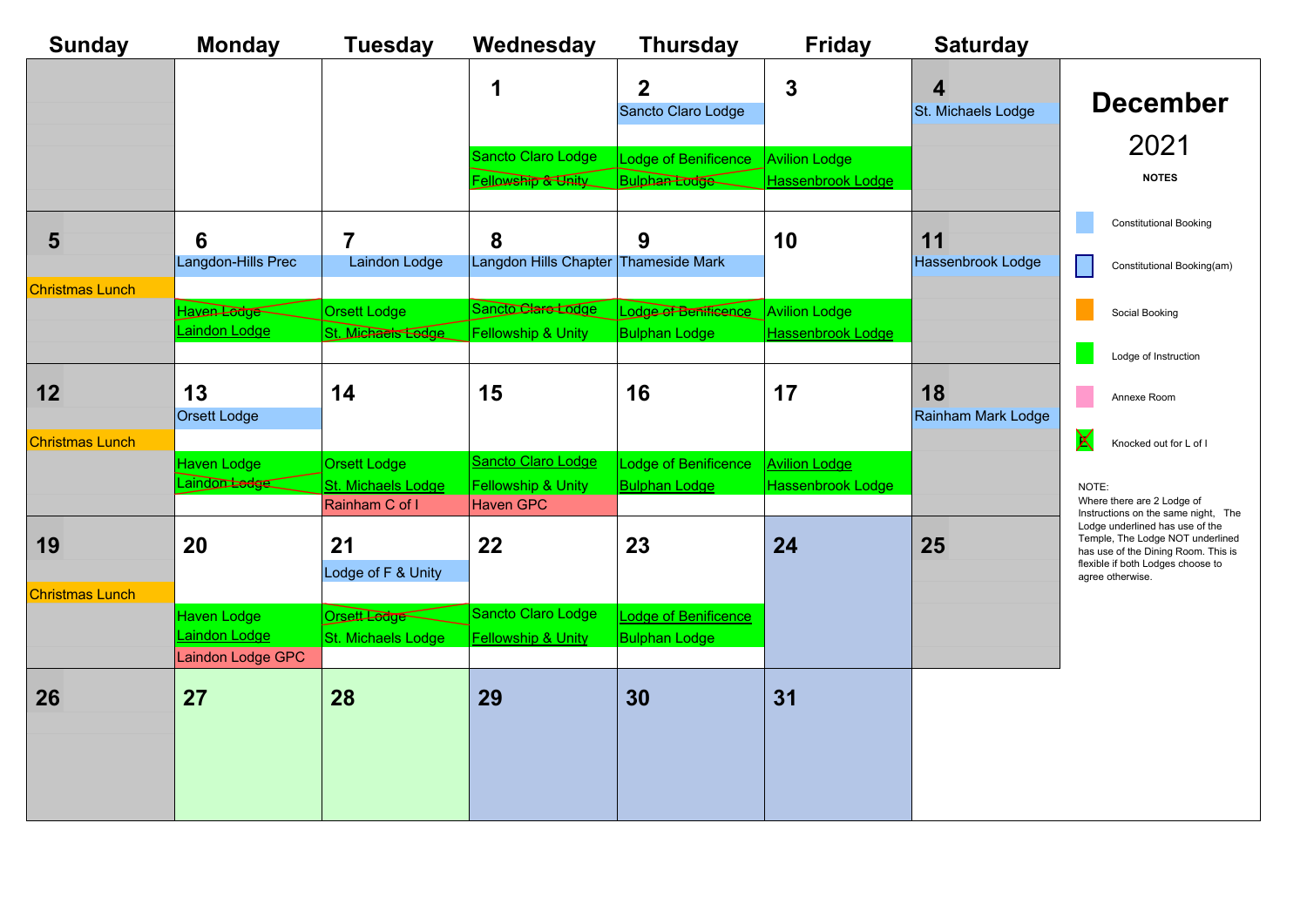| <b>Sunday</b>         | <b>Monday</b>                                  | <b>Tuesday</b>                                              | Wednesday                                           | <b>Thursday</b>                              | <b>Friday</b>                                    | <b>Saturday</b>          |                                                                                                                                                                     |
|-----------------------|------------------------------------------------|-------------------------------------------------------------|-----------------------------------------------------|----------------------------------------------|--------------------------------------------------|--------------------------|---------------------------------------------------------------------------------------------------------------------------------------------------------------------|
|                       |                                                |                                                             |                                                     |                                              |                                                  | 1                        | <b>January</b><br>2022<br><b>NOTES</b>                                                                                                                              |
| $\overline{2}$        | $\overline{3}$                                 | 4                                                           | 5                                                   | 6<br>J Firman wake                           | $\overline{7}$                                   | 8<br>Haven Lodge         | <b>Constitutional Booking</b><br>Constitutional Booking(am)                                                                                                         |
|                       |                                                | <b>Orsett Lodge</b><br>St. Michaels Lodge<br>Rainham C of I | Sancto Claro Lodge<br><b>Fellowship &amp; Unity</b> | Lodge of Benificence<br><b>Bulphan Lodge</b> | <b>Avilion Lodge</b><br>Hassenbrook Lodge        |                          | Social Booking<br>Lodge of Instruction                                                                                                                              |
| 9                     | 10                                             | 11                                                          | 12<br>L Hills Coun (ORSM)                           | 13<br><b>Bulphan Lodge</b>                   | 14                                               | 15<br>Rainham Lodge      | Annexe Room<br>$\bm{\mathsf{X}}$<br>Knocked out for L of I                                                                                                          |
|                       | Haven Lodge<br>Laindon Lodge                   | <b>Orsett Lodge</b><br>St. Michaels Lodge<br>Rainham C of I | Sancto Claro Lodge<br>Fellowship & Unity            | Lodge of Benificence<br><b>Bulphan Ledge</b> | <b>Avilion Lodge</b><br><b>Hassenbrook Lodge</b> |                          | NOTE:<br>Where there are 2 Lodge of<br>Instructions on the same night, The                                                                                          |
| 16                    | 17                                             | 18                                                          | 19                                                  | 20<br>G & O Daylight Chpr                    | 21                                               | 22<br>Rainham Chapter    | Lodge underlined has use of the<br>Temple, The Lodge NOT underlined<br>has use of the Dining Room. This is<br>flexible if both Lodges choose to<br>agree otherwise. |
|                       | Haven Lodge<br>Laindon Lodge                   | <b>Orsett Lodge</b><br>St. Michaels Lodge<br>Rainham C of I | Sancto Claro Lodge<br><b>Fellowship &amp; Unity</b> | Lodge of Benificence<br><b>Bulphan Lodge</b> | <b>Avilion Lodge</b><br><b>Hassenbrook Lodge</b> |                          |                                                                                                                                                                     |
| 23                    | 24<br>L Hills Conc(RCC)                        | 25                                                          | 26                                                  | 27<br>Langdon Hills OSM                      | 28                                               | 29<br>Stanford-L-H Lodge |                                                                                                                                                                     |
| <b>Mayflower Mark</b> | <b>Haven Lodge</b><br>Laindon Lodge            | <b>Orsett Lodge</b><br>St. Michaels Lodge                   | Sancto Claro Lodge<br>Fellowship & Unity            | Lodge of Benificence<br><b>Bulphantedge</b>  | <b>Avilion Lodge</b><br>Hassenbrook Lodge        |                          |                                                                                                                                                                     |
| 30                    | 31<br>L Hills Conc(RCC)                        |                                                             |                                                     |                                              |                                                  |                          |                                                                                                                                                                     |
| <b>Mayflower Mark</b> | <b>Haven Lodge</b><br>Laindon <del>Lodge</del> |                                                             |                                                     |                                              |                                                  |                          |                                                                                                                                                                     |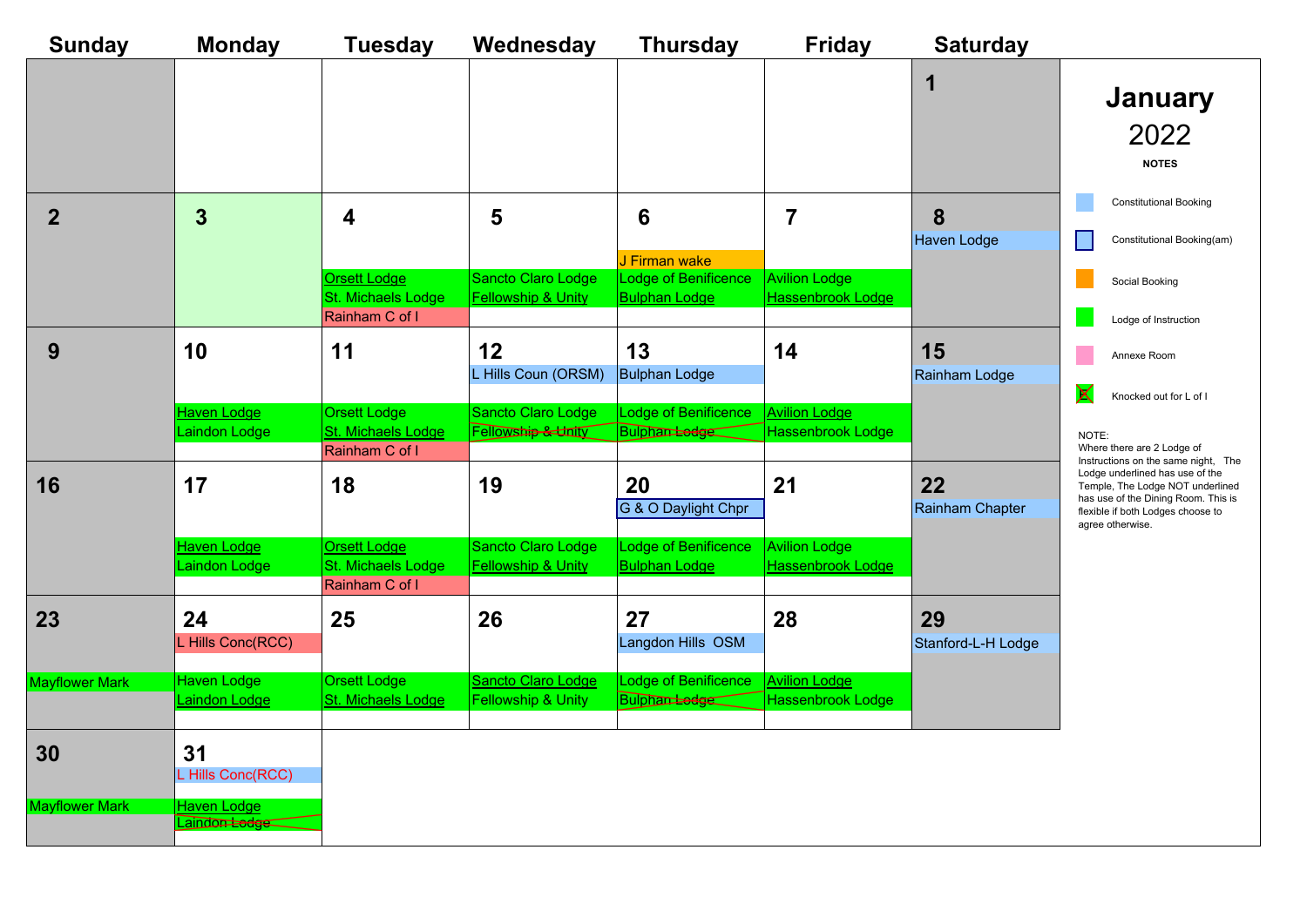| <b>Sunday</b> | <b>Monday</b>                                            | <b>Tuesday</b>                                              | Wednesday                                                    | <b>Thursday</b>                              | <b>Friday</b>                                                         | <b>Saturday</b>            |                                                                                                                                                                         |
|---------------|----------------------------------------------------------|-------------------------------------------------------------|--------------------------------------------------------------|----------------------------------------------|-----------------------------------------------------------------------|----------------------------|-------------------------------------------------------------------------------------------------------------------------------------------------------------------------|
|               |                                                          | Laindon Lodge                                               | $\overline{\mathbf{2}}$                                      | $\overline{3}$<br><b>Mayflower Mark</b>      | 4<br><b>Trinovantes Cons'y</b>                                        | 5<br>St. Michaels Lodge    | <b>February</b>                                                                                                                                                         |
|               |                                                          | <b>Orsett Lodge</b><br>St. Michaels Lodge                   | <b>Sancto Claro Lodge</b><br><b>Fellowship &amp; Unity</b>   | Lodge of Benificence<br><b>Bulphan Eodge</b> | <b>Avilion Lodge</b><br>Hassenbrook Lodge                             |                            | 2022<br><b>NOTES</b>                                                                                                                                                    |
| 6             | $\overline{7}$                                           | 8                                                           | 9<br>L Hills Tabernacle(KT)                                  | 10                                           | 11<br>De Vere Rose Croix                                              | 12<br>Stanford-L-H Chapter | <b>Constitutional Booking</b><br>Constitutional Booking(am)                                                                                                             |
|               | <b>Haven Lodge</b><br>Laindon Lodge<br>Laindon Lodge GPC | <b>Orsett Lodge</b><br>St. Michaels Lodge<br>Rainham C of I | Sancto Claro Ledge<br><b>Fellowship &amp; Unity</b>          | Lodge of Benificence<br><b>Bulphan Lodge</b> | <b>Avilion Lodge</b><br><b>Hassenbrook Lodge</b>                      |                            | Social Booking<br>Lodge of Instruction                                                                                                                                  |
| 13            | 14<br><b>Orsett Lodge</b>                                | 15<br>Lodge of F & Unity                                    | 16                                                           | 17<br>Lodge of Benificence                   | 18                                                                    | 19<br>Hassenbrook Lodge    | Annexe Room<br>X<br>Knocked out for L of I                                                                                                                              |
|               | <b>Haven Lodge</b><br>Laindontedge                       | <b>Orsett Lodge</b><br>St. Michaels Lodge                   | <b>Sancto Claro Lodge</b><br>Fellowship & Unity              | Lodge of Benificence<br><b>Bulphan Lodge</b> | <b>Avilion Lodge</b><br>Hassenbrook Lodge                             |                            | NOTE:<br>Where there are 2 Lodge of<br>Instructions on the same night,                                                                                                  |
| 20            | 21                                                       | 22                                                          | 23                                                           | 24<br>Sancto Claro Lodge                     | 25                                                                    | 26<br>Rainham Mark Lodge   | The Lodge underlined has use of<br>the Temple, The Lodge NOT<br>underlined has use of the Dining<br>Room. This is flexible if both<br>Lodges choose to agree otherwise. |
|               | M. Bennett Wake<br><b>Haven Lodge</b><br>Laindon Lodge   | <b>Orsett Lodge</b><br>St. Michaels Lodge                   | Sancto Claro Lodge<br>Fellowship & Unity<br><b>Haven GPC</b> | Lodge of Benificence<br><b>Bulphan Lodge</b> | <b>Quiz Night</b><br><b>Avilion Lodge</b><br><b>Hassenbrook Lodge</b> |                            |                                                                                                                                                                         |
| 27            | 28                                                       |                                                             |                                                              |                                              |                                                                       |                            |                                                                                                                                                                         |
|               | <b>Haven Lodge</b><br>Laindon Lodge                      |                                                             |                                                              |                                              |                                                                       |                            |                                                                                                                                                                         |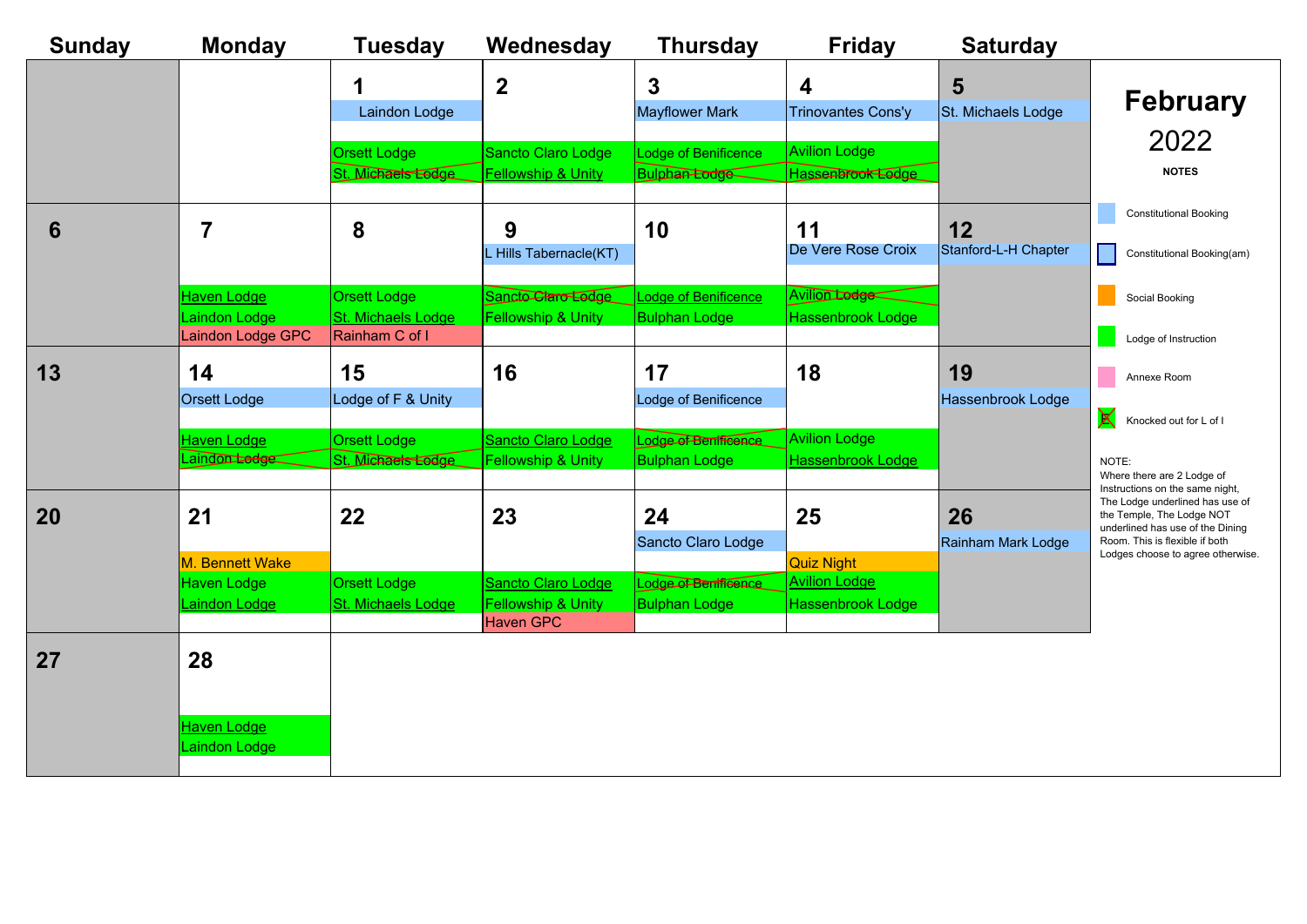| <b>Sunday</b>          | <b>Monday</b>                       | <b>Tuesday</b>                                              | Wednesday                                           | <b>Thursday</b>                                                  | <b>Friday</b>                                                      | <b>Saturday</b>            |                                                                                                                                                                     |
|------------------------|-------------------------------------|-------------------------------------------------------------|-----------------------------------------------------|------------------------------------------------------------------|--------------------------------------------------------------------|----------------------------|---------------------------------------------------------------------------------------------------------------------------------------------------------------------|
|                        |                                     | 1                                                           | $\overline{2}$                                      | 3<br><b>Thameside Mark</b>                                       | $\overline{\mathbf{4}}$                                            | 5<br>Rainham Lodge         | <b>March</b>                                                                                                                                                        |
|                        |                                     | <b>Orsett Lodge</b><br>St. Michaels Lodge                   | Sancto Claro Lodge<br><b>Fellowship &amp; Unity</b> | Lodge of Benificence<br><b>Bulphan Lodge</b>                     | <b>Avilion Lodge</b><br><b>Hassenbrook Lodge</b>                   |                            | 2022<br><b>NOTES</b>                                                                                                                                                |
| 6                      | $\overline{7}$                      | 8                                                           | 9<br>Langdon Hills Chapter Bulphan Lodge            | 10                                                               | 11                                                                 | 12<br><b>Haven Lodge</b>   | <b>Constitutional Booking</b><br>Constitutional Booking(am)                                                                                                         |
|                        | <b>Haven Lodge</b><br>Laindon Lodge | <b>Orsett Lodge</b><br>St. Michaels Lodge<br>Rainham C of I | Sancto Claro Lodge<br>Fellowship & Unity            | Lodge of Benificence<br>Bulphan Lodge                            | <b>Avilion Lodge</b><br>Hassenbrook Lodge                          |                            | Social Booking<br>Lodge of Instruction                                                                                                                              |
| 13                     | 14                                  | 15                                                          | 16                                                  | 17                                                               | 18                                                                 | 19<br>Stanford-L-H Lodge   | Annexe Room<br>X                                                                                                                                                    |
|                        | <b>Haven Lodge</b><br>Laindon Lodge | <b>Orsett Lodge</b><br>St. Michaels Lodge                   | Sancto Claro Lodge<br><b>Fellowship &amp; Unity</b> | Lodge of Benificence<br><b>Bulphan Lodge</b>                     | <b>Avilion Lodge</b><br>Hassenbrook Lodge                          |                            | Knocked out for L of I<br>NOTE:<br>Where there are 2 Lodge of<br>Instructions on the same night, The                                                                |
| 20                     | 21<br>Langdon-Hills Prec            | 22                                                          | 23<br>KT Mess 441                                   | 24                                                               | 25                                                                 | 26<br><b>Avillon Lodge</b> | Lodge underlined has use of the<br>Temple, The Lodge NOT underlined<br>has use of the Dining Room. This is<br>flexible if both Lodges choose to<br>agree otherwise. |
|                        | Haven Lodge<br>Laindon Lodge        | <b>Orsett Lodge</b><br>St. Michaels Lodge                   | Sancto Claro Lodge<br>Fellowship & Unity            | Lodge of Benificence<br><b>Bulphan Lodge</b>                     | <b>B</b> Smith Social<br><b>Avilion Lodge</b><br>Hassenbrook Lodge | <b>St.Peter OTW RCC</b>    |                                                                                                                                                                     |
| 27                     | 28                                  | 29                                                          | 30<br>Stwds Mk Lodge 1628                           | 31                                                               |                                                                    |                            |                                                                                                                                                                     |
| <b>Stwds Mark Ldge</b> | Haven Lodge<br>Laindon Lodge        | <b>Orsett Lodge</b><br>St. Michaels Lodge                   | Sancto Clare Lodge<br><b>Fellowship &amp; Unity</b> | Lodge of Benificence<br><b>Bulphan Lodge</b><br>Orsett Lodge GPC |                                                                    |                            |                                                                                                                                                                     |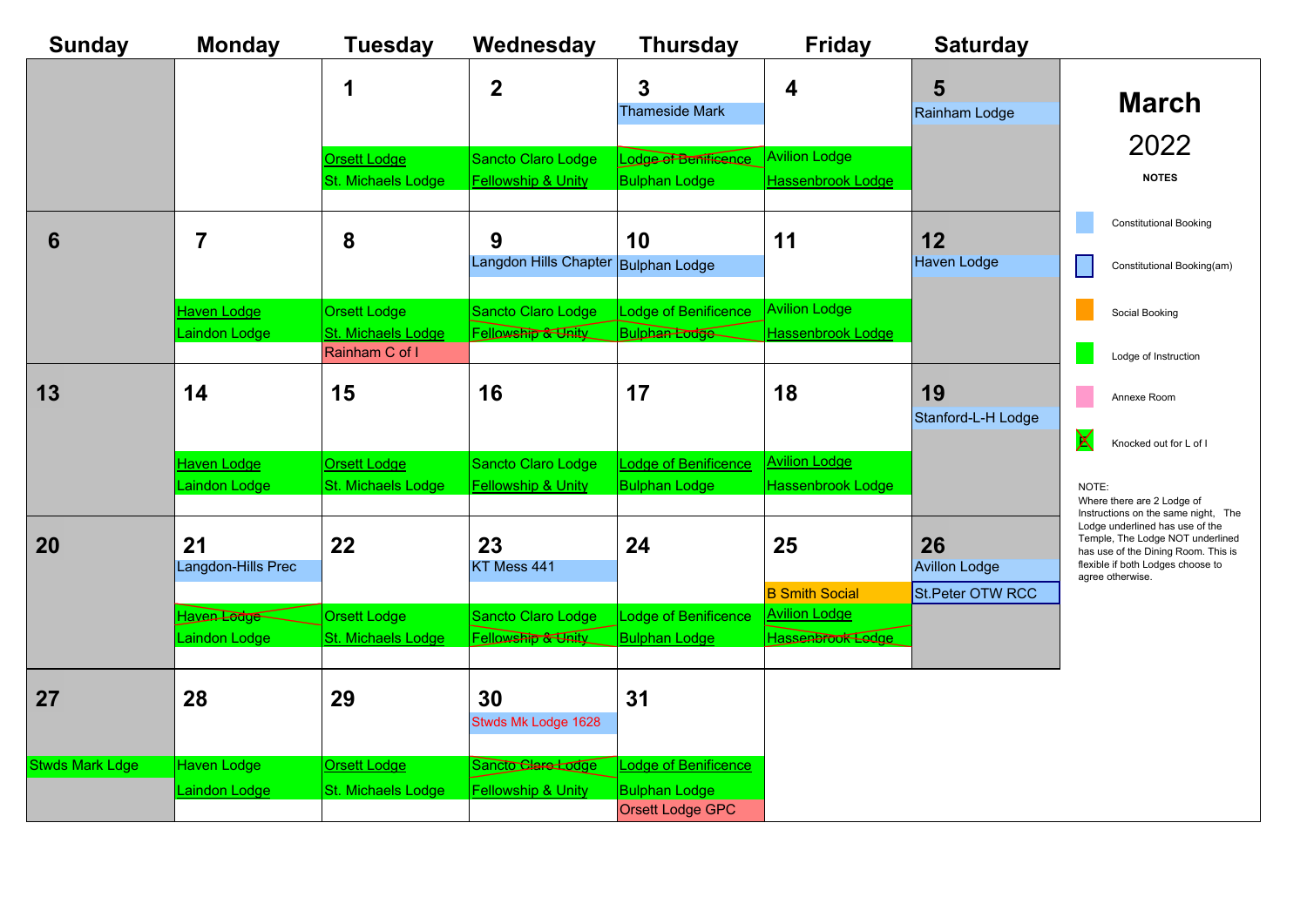| <b>Sunday</b>                 | <b>Monday</b>                                     | <b>Tuesday</b>                                              | Wednesday                                                               | <b>Thursday</b>                              | <b>Friday</b>                                                       | <b>Saturday</b>                      |                                                                                                                                                                     |
|-------------------------------|---------------------------------------------------|-------------------------------------------------------------|-------------------------------------------------------------------------|----------------------------------------------|---------------------------------------------------------------------|--------------------------------------|---------------------------------------------------------------------------------------------------------------------------------------------------------------------|
|                               |                                                   |                                                             |                                                                         |                                              | 1<br>DeVere Rose Croix<br>Avilion Lodge<br><b>Hassenbrook Lodge</b> | $\overline{2}$<br>St. Michaels Lodge | <b>April</b><br>2022<br><b>NOTES</b>                                                                                                                                |
| 3                             | $\overline{\mathbf{4}}$<br>Orsett Lodge           | 5<br>Laindon Lodge                                          | $6\phantom{1}6$                                                         | 7<br>Lodge of Benificence                    | 8                                                                   | 9                                    | <b>Constitutional Booking</b><br>Constitutional Booking(am)                                                                                                         |
|                               | Haven Lodge<br>Laindon Lodge                      | Orsett Ledge<br>St. Michaels Lodge<br><b>Bulphan GPC</b>    | Sancto Claro Lodge<br><b>Fellowship &amp; Unity</b><br><b>Haven GPC</b> | Lodge of Benificance<br><b>Bulphan Lodge</b> | Avilion Lodge<br>Hassenbrook Lodge                                  |                                      | Social Booking<br>Lodge of Instruction                                                                                                                              |
| 10                            | 11                                                | 12                                                          | 13<br>L Hills Coun (ORSM)                                               | 14<br>G & O Daylight Chpr                    | 15                                                                  | 16<br>Hassenbrook Lodge              | Annexe Room<br>X<br>Knocked out for L of I                                                                                                                          |
|                               | Haven Lodge<br>Laindon Lodge<br>Laindon Lodge GPC | <b>Orsett Lodge</b><br>St. Michaels Lodge<br>Rainham C of I | Sancto Claro Lodge<br><b>Fellowship &amp; Unity</b>                     | Lodge of Benificence<br><b>Bulphan Lodge</b> |                                                                     |                                      | NOTE:<br>Where there are 2 Lodge of<br>Instructions on the same night, The                                                                                          |
| 17                            | 18                                                | 19<br>Lodge of F & Unity                                    | 20<br>Stwds Mk Lodge 1628                                               | 21                                           | 22                                                                  | 23<br>Stanford-L-H Chapter           | Lodge underlined has use of the<br>Temple, The Lodge NOT underlined<br>has use of the Dining Room. This is<br>flexible if both Lodges choose to<br>agree otherwise. |
|                               |                                                   | <b>Orsett Lodge</b><br>St. Michaels Lodge                   | Sancto Claro Lodge<br><b>Fellowship &amp; Unity</b>                     | Lodge of Benificence<br><b>Bulphan Lodge</b> | <b>Avilion Lodge</b><br><b>Hassenbrook Lodge</b>                    |                                      |                                                                                                                                                                     |
| 24<br><b>St.Georges Lunch</b> | 25                                                | 26                                                          | 27                                                                      | 28<br>Sancto Claro Lodge                     | 29<br>Lodge XV                                                      | 30<br><b>Rainham Ldge Dinner</b>     |                                                                                                                                                                     |
| <b>Mayflower Mark</b>         | <b>Haven Lodge</b>                                | Orsett Lodge                                                | Sancto Claro Lodge                                                      | Lodge of Benificance                         | Avilion Ledge                                                       |                                      |                                                                                                                                                                     |
|                               | <b>Laindon Lodge</b>                              | St. Michaels Lodge                                          | <b>Fellowship &amp; Unity</b>                                           | <b>Bulphan Lodge</b>                         | <b>Hassenbrook Lodge</b>                                            |                                      |                                                                                                                                                                     |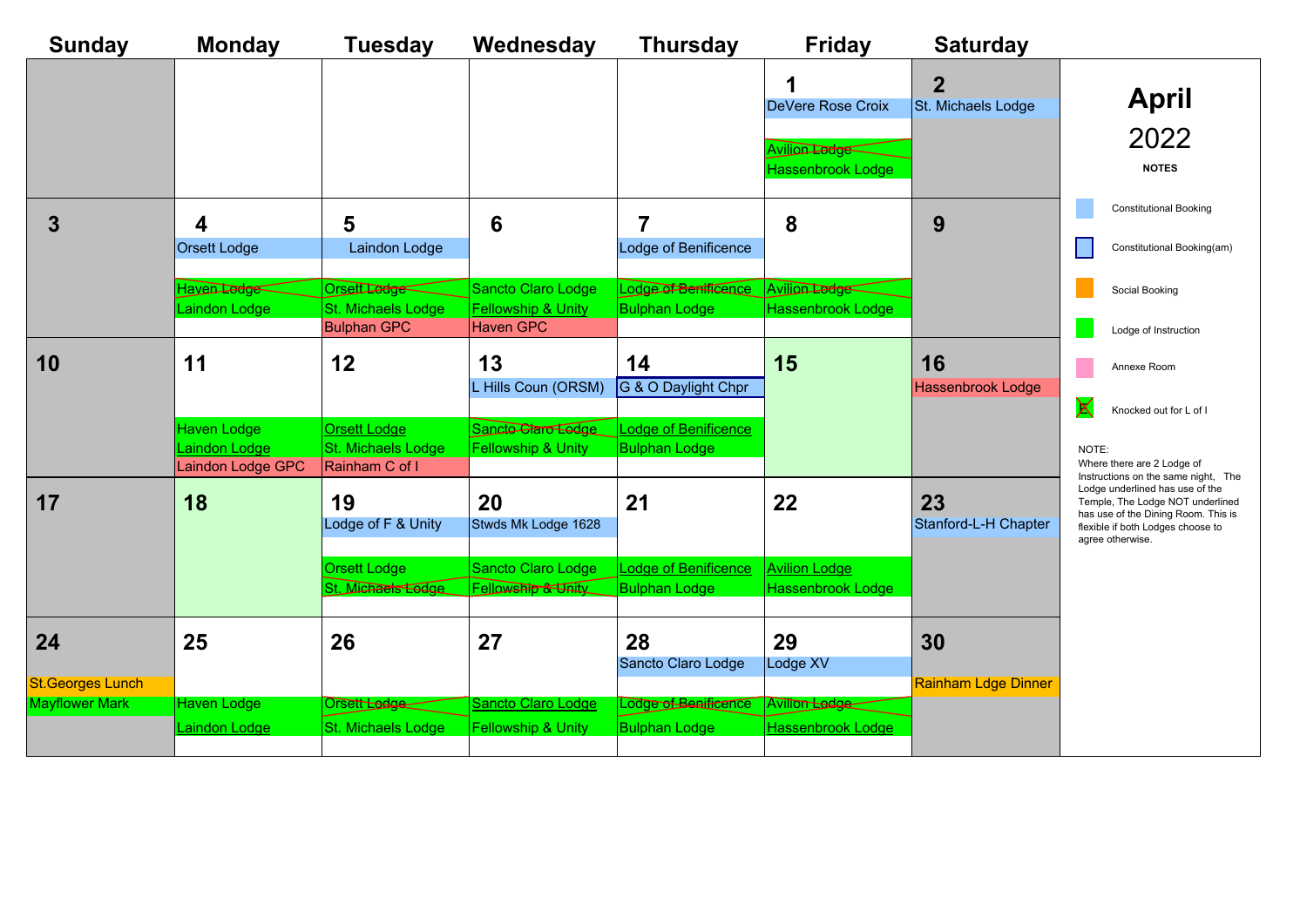| <b>Sunday</b>         | <b>Monday</b>                                     | <b>Tuesday</b>                        | Wednesday                                           | <b>Thursday</b>                                            | <b>Friday</b>                      | <b>Saturday</b>                            |                                                                                                                                                                     |
|-----------------------|---------------------------------------------------|---------------------------------------|-----------------------------------------------------|------------------------------------------------------------|------------------------------------|--------------------------------------------|---------------------------------------------------------------------------------------------------------------------------------------------------------------------|
| 1                     | $\overline{2}$                                    | 3<br>Laindon Lodge                    | $\boldsymbol{4}$                                    | 5<br>Langdon Hills OSM                                     | 6<br><b>Mayflower Mark</b>         | $\overline{7}$<br><b>Hassenbrook Lodge</b> | <b>May</b><br>2022                                                                                                                                                  |
| <b>Mayflower Mark</b> |                                                   | Orsett Lodge                          | Sancto Claro Lodge<br><b>Fellowship &amp; Unity</b> | Lodge of Bentficence<br><b>Bulphan Lodge</b>               | Avilion Lodge<br>Hassenbrook Lodge |                                            | <b>NOTES</b>                                                                                                                                                        |
| 8                     | 9                                                 | 10                                    | 11                                                  | 12<br><b>Bulphan Lodge</b>                                 | 13                                 | 14<br>Haven Lodge                          | <b>Constitutional Booking</b><br>Constitutional Booking(am)                                                                                                         |
|                       | Haven Lodge<br>Laindon Lodge<br>Laindon Lodge GPC | <b>Orsett Lodge</b><br>Rainham C of I | <b>Fellowship &amp; Unity</b><br>Sancto Claro Lodge | Lodge of Benificence<br><b>Bulphan Fodge</b>               | <b>Avilion Lodge</b>               |                                            | Social Booking<br>Lodge of Instruction                                                                                                                              |
| 15                    | 16                                                | 17<br>Lodge of F & Unity              | 18                                                  | 19                                                         | 20<br>Rainham Mark Lodge           | 21<br>Stanford-L-H Lodge                   | Annexe Room<br>X<br>Knocked out for L of I                                                                                                                          |
|                       | Haven Lodge<br>Laindon Lodge                      | Orsett Lodge                          | Fellowship & Unity<br>Sancto Claro Lodge            | Lodge of Benificence<br><b>Bulphan Lodge</b>               | <b>Avilion Lodge</b>               |                                            | NOTE:<br>Where there are 2 Lodge of<br>Instructions on the same night, The                                                                                          |
| 22                    | 23                                                | 24                                    | 25                                                  | 26<br>Lodge of Benificence                                 | 27                                 | 28<br><b>Avillon Lodge</b>                 | Lodge underlined has use of the<br>Temple, The Lodge NOT underlined<br>has use of the Dining Room. This is<br>flexible if both Lodges choose to<br>agree otherwise. |
|                       | <b>Haven Lodge</b><br>Laindon Lodge               | <b>Orsett Lodge</b>                   | <b>Fellowship &amp; Unity</b><br>Sancto Claro Lodge | Lodge of Benificance Avilion Lodge<br><b>Bulphan Lodge</b> |                                    |                                            |                                                                                                                                                                     |
| 29                    | 30                                                | 31                                    |                                                     |                                                            |                                    |                                            |                                                                                                                                                                     |
|                       |                                                   | <b>Orsett Lodge</b>                   |                                                     |                                                            |                                    |                                            |                                                                                                                                                                     |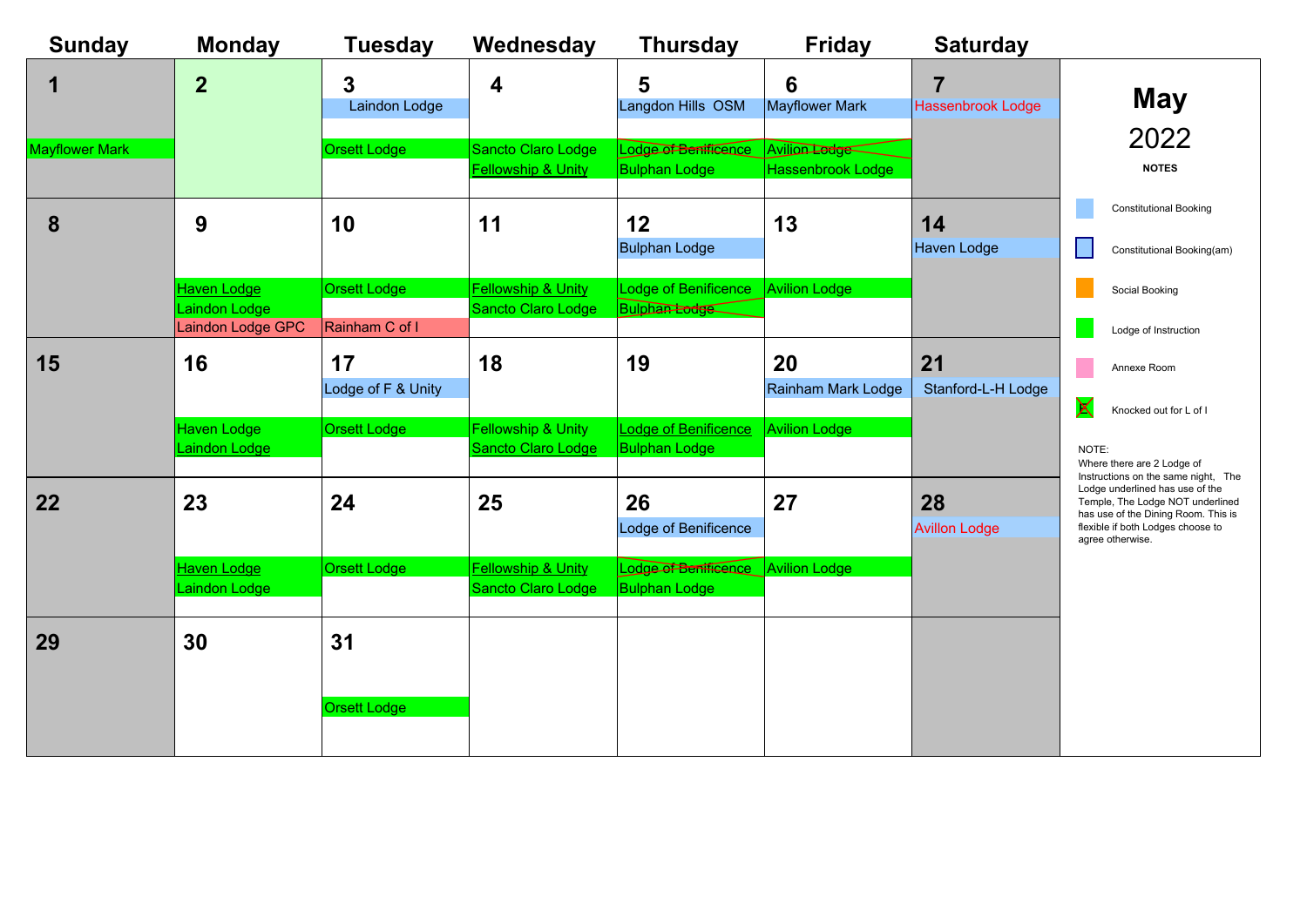| <b>Sunday</b>            | <b>Monday</b>                   | <b>Tuesday</b>         | Wednesday                  | <b>Thursday</b>          | <b>Friday</b>                             | <b>Saturday</b>                                 |                                                                                                                                                                     |
|--------------------------|---------------------------------|------------------------|----------------------------|--------------------------|-------------------------------------------|-------------------------------------------------|---------------------------------------------------------------------------------------------------------------------------------------------------------------------|
|                          |                                 |                        | 1                          | $\overline{2}$           | $\mathbf{3}$                              | $\overline{\mathbf{4}}$<br><b>Avillon Lodge</b> | June                                                                                                                                                                |
|                          |                                 |                        | Sancto Claro Lodge         |                          |                                           |                                                 | 2022<br><b>NOTES</b>                                                                                                                                                |
| 5                        | $6\phantom{1}6$<br>Orsett Lodge | $\overline{7}$         | 8<br>Langdon Hills Chapter | 9                        | 10                                        | 11<br>Rainham Lodge                             | <b>Constitutional Booking</b><br>Constitutional Booking(am)                                                                                                         |
|                          |                                 | <b>Orsett Lodge</b>    | Sancto Claro Lodge         | Lodge of Benificence     | Avilion Lodge                             |                                                 | Social Booking                                                                                                                                                      |
| 12                       | 13                              | <b>Haven GPC</b><br>14 | 15                         | 16                       | 17                                        | 18<br>Rainham Chapter                           | Lodge of Instruction<br>Annexe Room                                                                                                                                 |
| <b>Bolyn Castle Lofl</b> |                                 | <b>Orsett Lodge</b>    | Sancto Claro Lodge         | Lodge of Benificence     | <b>Sue Hughes</b><br><b>Avilion Lodge</b> |                                                 | X<br>Knocked out for L of I                                                                                                                                         |
|                          | Laindon Lodge                   | Rainham C of I         |                            |                          |                                           |                                                 | NOTE:<br>Where there are 2 Lodge of<br>Instructions on the same night, The                                                                                          |
| 19                       | 20<br>L Hills Conc(RCC)         | 21                     | 22                         | 23<br>Sancto Claro Lodge | 24                                        | 25                                              | Lodge underlined has use of the<br>Temple, The Lodge NOT underlined<br>has use of the Dining Room. This is<br>flexible if both Lodges choose to<br>agree otherwise. |
| <b>Bolyn Castle Lofl</b> |                                 | <b>Orsett Lodge</b>    | Sancto Claro Lodge         | Lodge of Benificence     | <b>Avilion Lodge</b>                      |                                                 |                                                                                                                                                                     |
| 26                       | 27                              | 28                     | 29                         | 30                       |                                           |                                                 |                                                                                                                                                                     |
|                          |                                 | <b>Orsett Lodge</b>    | Sancto Claro Lodge         | Lodge of Benificence     |                                           |                                                 |                                                                                                                                                                     |
|                          |                                 |                        |                            |                          |                                           |                                                 |                                                                                                                                                                     |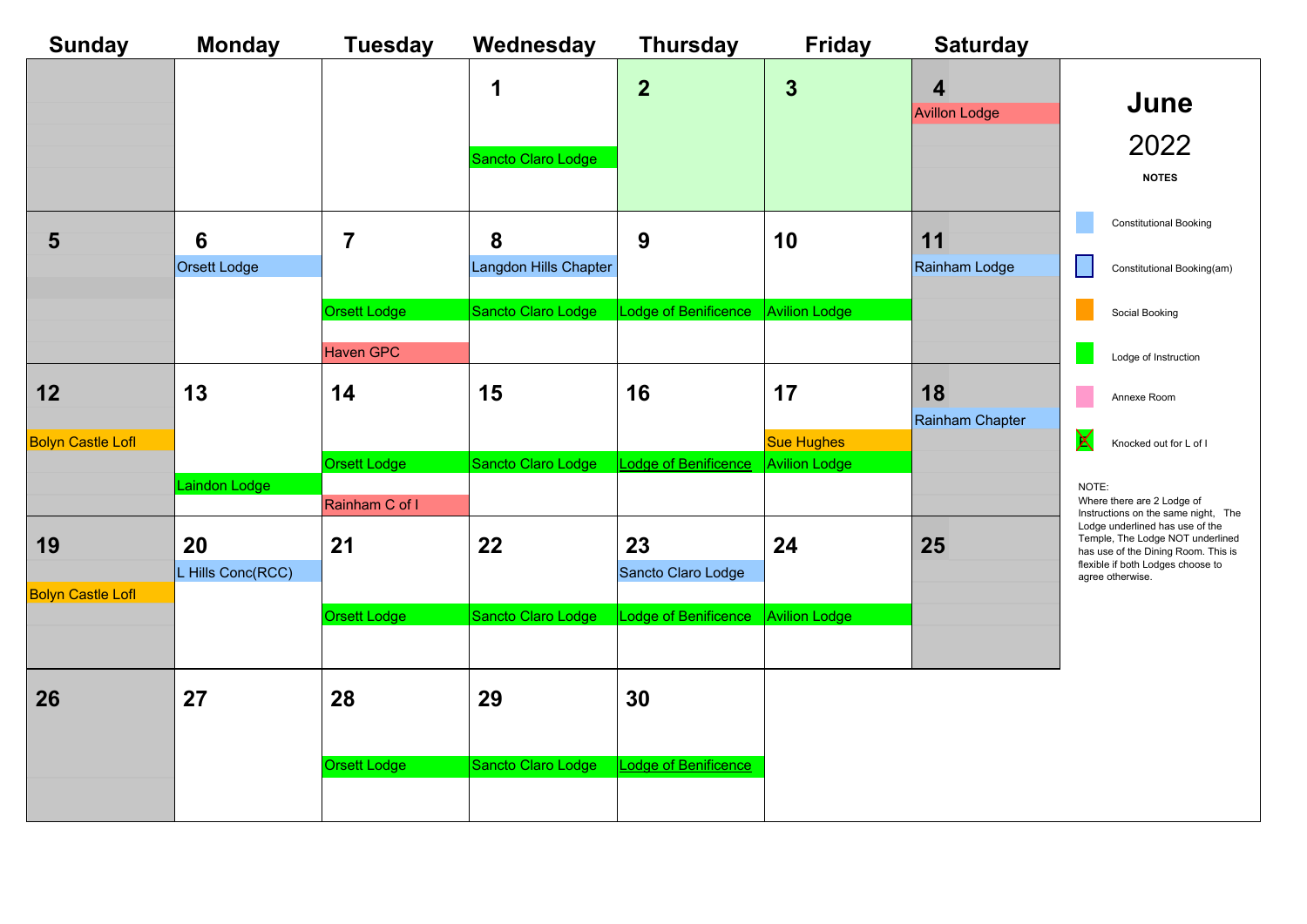| <b>Sunday</b> | <b>Monday</b>    | <b>Tuesday</b>                       | Wednesday                 | <b>Thursday</b>                        | <b>Friday</b>               | <b>Saturday</b>           |                                                                                                                                                                                                            |
|---------------|------------------|--------------------------------------|---------------------------|----------------------------------------|-----------------------------|---------------------------|------------------------------------------------------------------------------------------------------------------------------------------------------------------------------------------------------------|
|               |                  |                                      |                           |                                        | 1                           | $\overline{2}$            | July<br>2022<br><b>NOTES</b>                                                                                                                                                                               |
| 3             | $\boldsymbol{4}$ | 5                                    | $6\phantom{1}$            | $\overline{7}$<br>Lodge of Benificence | 8                           | 9                         | <b>Constitutional Booking</b><br>Constitutional Booking(am)<br>$\mathbf{I}$<br>Social Booking<br>Lodge of Instruction                                                                                      |
| 10            | 11               | 12<br>Orsett Lodge<br>Rainham C of I | 13<br>L Hills Coun (ORSM) | 14<br>Lodge of Benificence             | 15<br>St.Will St.Clair Prec | 16<br>Steve Lee "Pathway" | Annexe Room<br>X<br>Knocked out for L of I<br>NOTE:<br>Where there are 2 Lodge of                                                                                                                          |
| 17            | 18               | 19                                   | 20                        | 21<br>Lodge of Benificence             | 22                          | 23<br>Rainham Lodge       | Instructions on the same night, The<br>Lodge underlined has use of the<br>Temple, The Lodge NOT underlined<br>has use of the Dining Room. This is<br>flexible if both Lodges choose to<br>agree otherwise. |
| 24            | 25               | 26<br><b>Orsett Lodge</b>            | 27                        | 28<br>Lodge of Benificence             | 29<br><b>Ray Leach</b>      | 30                        |                                                                                                                                                                                                            |
| 31            |                  |                                      |                           |                                        |                             |                           |                                                                                                                                                                                                            |